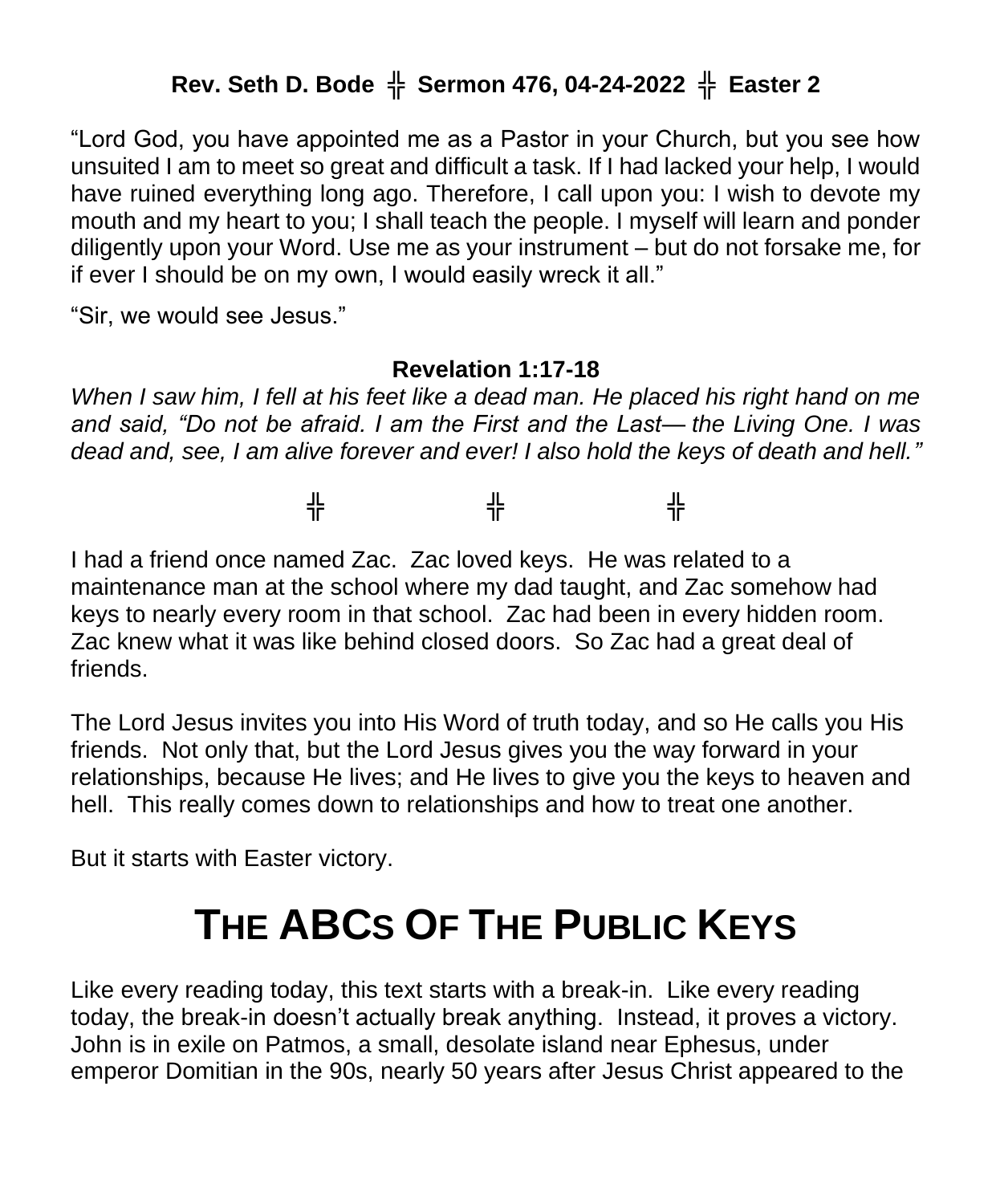disciples in that locked room. Now, the "*Lord and God*" of Thomas, and of all believers, 'keys into' John's quarters of exile on Patmos.

Jesus comes to John with titles, like in a boxing match. You know how they always introduce boxers "in this corner," with all their titles? He holds the victory in so many ways. He is the Faithful Witness, the All-Wise Teacher who still teaches through the public ministry. He is the Firstborn from the Dead, the preeminent reason why all resurrections to eternal life can and do work. He is the Ruler of the Kigns of the earth, the King of any kind of king you can think of, and Lord of any kind of dominion you might suggest. So with three titles, He is Prophet, Priest and King when all other prophets, priests, and kings were corrupt and incapable of measuring up. Another title: He is like a "Son of Man." This emphasizes His humanity, but moreover His accession to the throne in His glorious exalted state.

He also holds the keys. He did not just defeat death and slam the door on hell, but He came back with the prison key.

This explains, in part, why Jesus appears the way He does to John, in such dignity and authority. Jesus has white hair to show His holiness and agelessness. Jesus has blazing eyes to show the scrutiny and wisdom of a great leader. He has bronze feet, showing strength that makes His enemies a footstool. He has a voice like rushing waters, for it carries power and performs what He speaks. His face shone like the sun as it did on transfiguration. He has priestly garments of a long robe and gold sash, showing dignity and authority. Priests minister among lampstands, but the lampstands here are the churches. There are seven of them, and seven stars in His right hand, a number indicating God's gracious dealing with people on earth. Jesus is in charge of the ministry of the Word in His Church.

Keys and titles—two things that prove victory. This is the gospel that Jesus shares, so much victory.

Jesus doesn't hold titles and keys just so He can break in and brag about His victory. He puts His titles and keys to good use.

He even gives us titles. John says Jesus considered us "*beloved*," for Jesus loved us and freed us from our sins. He did this by His own blood. What love! That Jesus would use His own blood as the cleaning agent for the deep stains of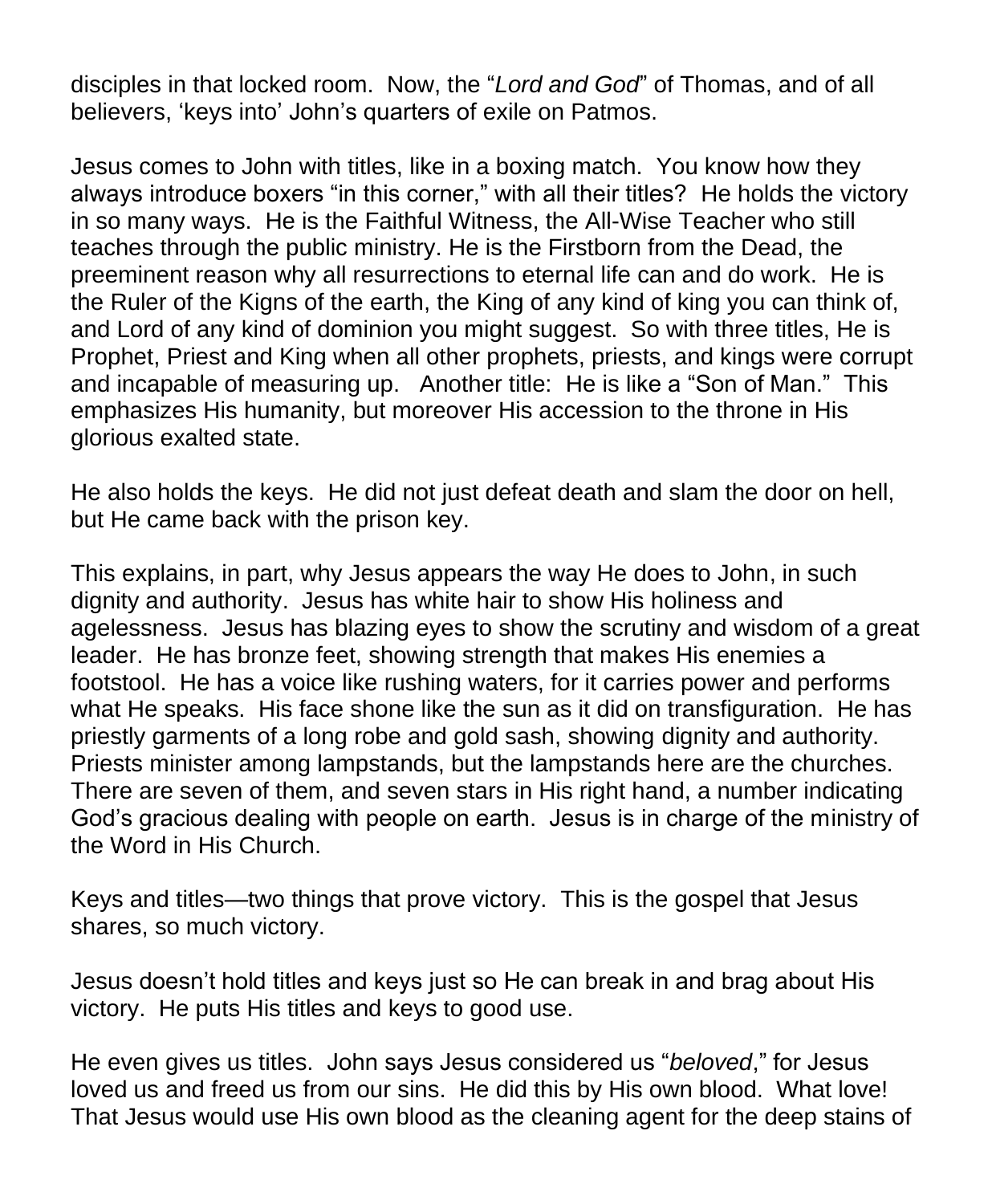sin on our souls. John says that, because of Jesus, we are properly called a "*kingdom*." We have a special nation of grace and we hold citizenship cards by faith alone.

Finally, He calls us "*priests to God His Father*." In doing so, John reminds us that Jesus has even given us (not just titles, but) the keys. Once the mayor gives away the key to the city, nothing in the city is off-limits to the honored recipient. There are no secrets. The recipient has access everywhere and is trusted completely.

So we have access into His court in prayers for ourselves and for others. Priests are appointed; they can't take that privilege on themselves. Priests have access to God; they offer sacrifices which God accepts. Protection, providence, forgiveness, the right to approach God in prayer, eternal life, freedom to serve God, freedom from fear. What a royal house of kings! We are here for the spread of His Word, and for the powerful prayers.

These titles and keys help us navigate our relationships. We wouldn't know the first thing about having relationships with other people if we didn't have Jesus. With the keys Jesus has given us, we can unlock our futures. We can skip to the end of time, for if our status is "*forgiven*" in Jesus, then our future is with the Lord forever.

So Jesus can teach us the ABCs of our relationships, because He has mastered the Word of forgiveness. He knows it backwards and forwards. He is the Alpha and Omega, the First and the Last. He is now the Living One!

- If it seems difficult to imagine what went wrong in your relationships;
- If life is hard right now because you're not sure whether someone is in your future;
- If you need to know where you stand with someone important;

Trust that Jesus, your risen Lord and God, is straight-up with you and straightforward with your eternal soul. He is your most important relationship. He knows your worst mistakes in life, your sins, and He took them away and died for them. He didn't go to the grave and hell for nothing! But He knew where to take those sins and leave them.